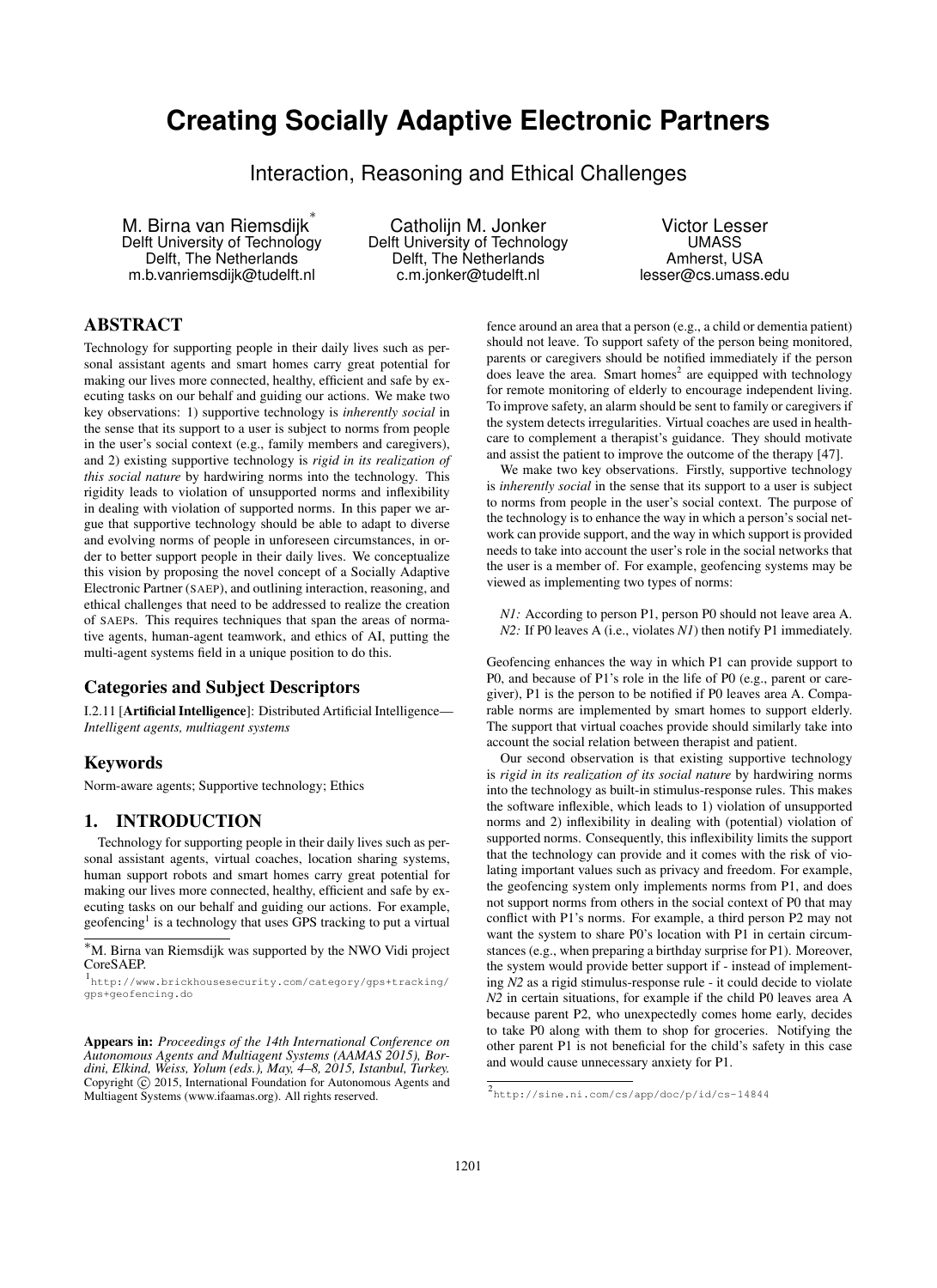One may argue that these problems can easily be solved by hardwiring additional norms as stimulus-response rules into the geofencing system. However, such an ad hoc approach does not address the underlying problem, which stems from the *dynamic nature* of social networks and norms: which specific norms are needed to allow a person's social network to provide support is highly context-dependent. It depends on people's capabilities (which may change over time as with dementia), on the values of people in the relevant social networks (which people may join and leave), and on how these values play out in different situations (what constitutes an unsafe situation may, e.g., depend on the neighbourhood, the activity and the people who are present). As argued by Kaminka in the context of social robots [31], deciding at design time which rules to implement and letting the system follow them blindly will narrow the scope of the interactions, will inhibit the system's ability to deal with unexpected situations, and will entail significant and expensive programming efforts to realize supportive behavior that is good enough for the task at hand.

In contrast to a design time solution, we argue for a fundamentally different approach to development of supportive technology: an approach in which norms are represented explicitly in the software, which enables them to be modified by people and through experiences of the system, as well as reasoned about at run-time. We conceptualize our vision by proposing the novel concept of a *Socially Adaptive Electronic Partner (*SAEP*)* that supports the daily activities of its owner. The key idea is that the set of norms that the SAEP has can be dynamically modified and extended by other people in the owner's social context who have appropriate rights. This open norm concept, in combination with a rich language for expressing norms and a *generic computational framework* for reasoning about how to act in the face of norms, will enable fundamentally more flexible behavior and therefore improved support to people.

We posit that creating SAEPs centers around answering three main questions:

- *Interaction:* how to shape a SAEP's interaction with people about norms?
- *Reasoning:* how can a SAEP reason about and learn how to act in the face of norms and their (potential) violation?
- *Ethical:* to what extent can SAEPs alleviate ethical concerns about the use of supportive technology?

The challenge that we pose to the autonomous agents and multiagent systems community is development of generic theories, computational models and their empirical validation to answer these questions. The open system [22] in which a SAEP has to function pushes the need for more adaptability and the ability of the SAEP to modify its knowledge base and corresponding behavior than what has been done before in existing limited applications. In this paper we highlight a number of challenges that we feel need to be addressed to answer these questions, and hope that it will inspire others to add their own. We show how existing research from the areas of human-agent teamwork, normative agents, and ethics forms a solid foundation from which we can begin to address these challenges. With this paper we invite the community to join our mission of changing the way we think about supportive technology, and develop the techniques required to make this vision a reality.

#### 2. INTERACTION CHALLENGES

Electronic partners (*ePartners*) and *personal assistant agents* to support users in various tasks have already been proposed in the

literature (e.g., [38, 39, 46]). Such research focuses on the relation and interactions between *one* ePartner or personal assistant agent and its user. Interaction challenges that are addressed are for example determining when the ePartner should take an autonomous decision and when it should ask the user (adaptive automation, e.g., [20]), persuading the user to exhibit a particular behavior [26, 30], and user modelling and personalization [38]. In [4] Amir et al. present a vision of Care Augmenting Software PartnERs (CASPERs), in particular for health care, that support care coordination and aid in the communication of medical information to patients and their family. The coordination support of diverse and ever changing teams of caregivers portrays CASPER as the spider in the web. The concept of a SAEP as an ePartner that belongs to a specific owner while accounting for norms from the social context, complements these visions.

The authors of [39] already emphasize the importance in future work of adding values and norms from the social context to the relationship. Also Tambe et al. note as an important lesson they learned from deploying personal assistant agents in office environments that they "must follow the social norms of the human society within which the agents function" [46]. Interaction-Oriented Software Engineering emphasizes the use of norms and social commitments in the design phase of socio-technical systems [15].

While these studies point to the importance of accounting for norms when developing personal assistant agents, *how to shape interaction about norms* is an open question. At the heart of the concept of a SAEP is the idea that some people in the social context of the SAEP's owner can dynamically modify its norms. To realize this, interaction challenges need to be addressed:

- *Normative language design:* We need to understand what kind of norms the SAEP should support, i.e., we need to know which normative language to use. Although a plethora of normative models and languages has been developed in the multi-agent systems community [7], determining a suitable combination of normative features for a specific application domain and developing an appropriate domain ontology to instantiate the abstract normative language, is not a trivial matter. This requires understanding who the kind of people that the SAEP should support are, what their lives are like, and what kind of support they need. Moreover, to facilitate reuse across similar domains, we need to understand what 'similar' means in this context, i.e., how to characterize domains with respect to the use of SAEPs.
- *Interaction about norm violation and modification:* Handling norm violations may involve interaction with the SAEP's owner and others in the social context so that they can easily modify the SAEP's norms to conform to their values rather than the developers'. Explicit representation of norms in the SAEP enables such interaction in a principled way rather than through ad hoc mechanisms. Also, by observation and interaction with people, a SAEP can learn and suggest new or modified norms to reflect the actual or intended user behavior. This open norm concept is key to making the SAEP a true partner.

Methods and techniques for addressing these challenges will need to ensure that interaction about norms and the SAEP's behavior is understandable for the target group of users. This involves finding a suitable balance between understandability and expressivity of the normative language as well as sophistication of the reasoning techniques. As noted in [46] in the context of office personal assistant agents, even if the learning was effective and lead to "better" behavior, the fact that the assistant "did not necessarily behave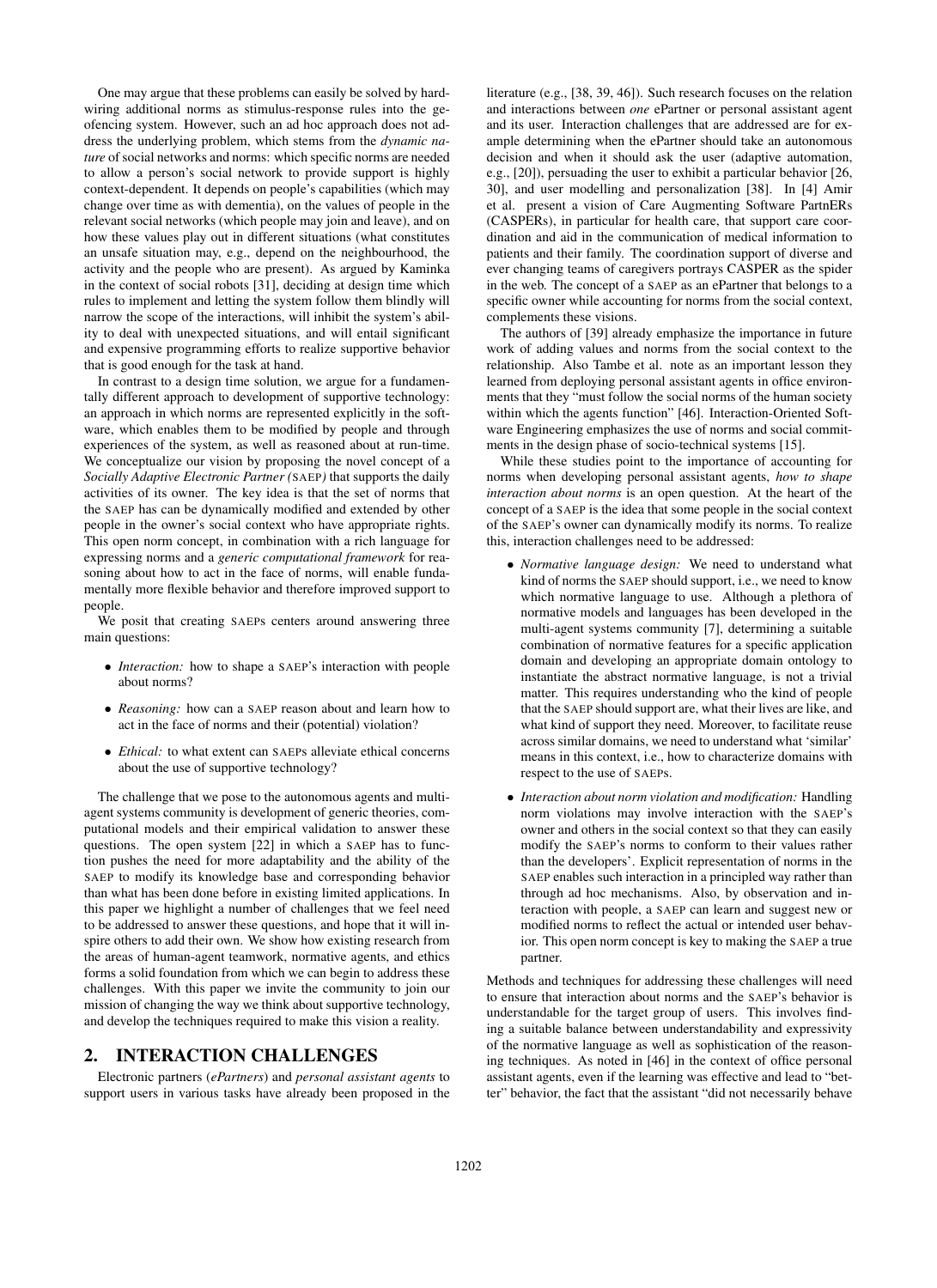the same way each day could be disconcerting to the users". The interaction design should make it easy for a user to add or modify the collection of norms, understand when violation has occurred or will occur and why the SAEP feels that this is the case. People should be able to easily provide guidance to the SAEP about how to handle the violation, or decide how to handle it themselves by choosing from a list of options provided by the SAEP.

Research on human-computer interaction and human-agent teamwork can provide a starting point for addressing these challenges. For example, Kayal et al. [32] propose a grounded model to describe the social context of family life for the purpose of developing a normative framework to govern the behavior of ePartners for children. Techniques from explainable AI that allow agents to explain their decision making to people [28] may be used as a basis for interaction about normative decisions. User feedback may be used in learning how to respond to norm violation, similar to [3] in which an approach to social adaptation is proposed that allows users to provide feedback to system functioning. Research on preference elicitation [42] can provide a starting point for developing norm elicitation techniques.

The challenge that we pose to the multi-agent systems community is to investigate the fundaments underlying interaction about norms and to build theories and methods that provide guidance to developers on how to shape this interaction. We feel that addressing this challenge is a crucial part of realizing the vision of SAEPs that we put forward, complementing research on formal models for normative multi-agent systems.

## 3. REASONING CHALLENGES

Research on normative multi-agent systems has yielded a wide variety of normative models [7, 6]. That work focuses on the specification of a normative system from the perspective of the society or institution that imposes the norms with the aim of regulating a collection of autonomous agents. It provides languages for specification of norms, semantics that define when norms are fulfilled and violated with techniques for monitoring this, and notions of normative consequence and normative conflict. Realizing SAEPs also requires computational reasoning techniques that allow the SAEP to decide on what to do when norms are imposed from the social context.

Research on normative agents provides techniques for agents to reason about norms [35]. They have largely been developed for rational self-interested agents that want to comply with norms if benefits from complying outweigh expected costs of violation (e.g., induced by sanctions) or if complying is instrumental in achieving the agent's goals [16, 11, 24, 33, 34, 41, 1, 17]. Internalized emotions for reasoning about whether to comply with norms have also been incorporated in the framework of [17]. Normative agents for simulating human societies [10] have been developed to capture aspects of human normative decision making such as the effect of imitation and norm recognition on norm emergence [5]. Frameworks for generating goals from conflicting adopted norms have been proposed in [14, 12, 18]. Social choice theory [23] and automated negotiation [29] may be used to support people in forming a social agreement about norms that can be adopted by SAEPs.

We highlight two additional challenges that have received comparatively little attention, and that are particularly relevant in the context of SAEPs:

• *Reasoning about norm compliance:* For a SAEP it is especially important not only to determine whether it *wants* to comply, but also to determine, before it adopts a norm, whether it *can* comply with it. This is important from the

perspective of transparency. Since a SAEP may not always be able to guarantee norm compliance, for example if this depends on its owner's behavior, it should also be able to reason about how to handle norm violations.

If a new norm is specified by someone in the social context and the SAEP cannot satisfy it while continuing to satisfy existing norms, it cannot perform its supportive function appropriately. Depending on the purpose of the norm, this may at best be inconvenient and at worst put its owner at serious risk. In either case, the SAEP should be transparent about the extent to which it can guarantee compliance, so that users are aware of potential risks. Determining whether the SAEP can comply with a new norm depends on the SAEP's execution mechanism for integrating norms and agent deliberation, on whether the new norm conflicts with existing norms, and on the capabilities of the SAEP in the current context [48, 49]. The required reasoning and execution mechanisms furthermore depend on the supported normative language, and they should be computationally efficient so that they can be performed at run-time. If the SAEP determines that it currently has no means to satisfy the new norm, it can ask the creator of the norm for a solution. Developing a generic framework for reasoning and interacting about norm compliance requires a formal analysis of these aspects and their interplay.

The SAEP should also be able to reason about norm violation. It should take action as soon as possible (anticipating future norm violations) rather than waiting for the violation to actually occur. The ability to anticipate norm violation allows the SAEP more action options and time either to avoid the violation or to resolve the violation in a more satisfying manner, and allows people to have more time and options to take remedial actions outside the scope of actions available to the SAEP to resolve the violation. To enable a flexible and principled way of handling norm violation, we envision the specification of norms about how to handle violation similar to norms about how to act. The SAEP may take into account the underlying values for which norms were created, for example to ensure safety, in deciding how to handle them. Considering the example from Section 1 where parent P2 unexpectedly comes home early and takes the child to fetch groceries, the SAEP can reason that while a norm is violated (the child leaves area A), safety is not compromised because another trusted person is with the child. This may influence how the SAEP handles the norm to warn P1 if the child leaves area A. It allows the SAEP to act according to the core concerns underlying the norm, instead of to the letter of the norm. The SAEP's ability to reason about norm compliance instead of blindly following norms, enables such flexible behavior.

• *Learning (about) norms:* Allowing people to explicitly specify norms for a SAEP provides them the ability to regulate how it provides support. We envisage that this can be enhanced by enabling the SAEP to learn norms and how to act on them, for example by observing how its owner and people in the social context behave. What type of norms can and should be learned is a topic of research.

For example, norms that increase usability of the SAEP may be learned, while norms that may impact safety might have to be explicitly specified by people. As noted in Section 2, effective interaction of the SAEP with people about newly learned norms has to be studied. The SAEP may also learn how to optimize its adaptation to norms if these permit multiple options, in order to, for example, improve user satisfaction or efficiency. Finally, to allow the SAEP to reason about its capabilities in the current context, it will have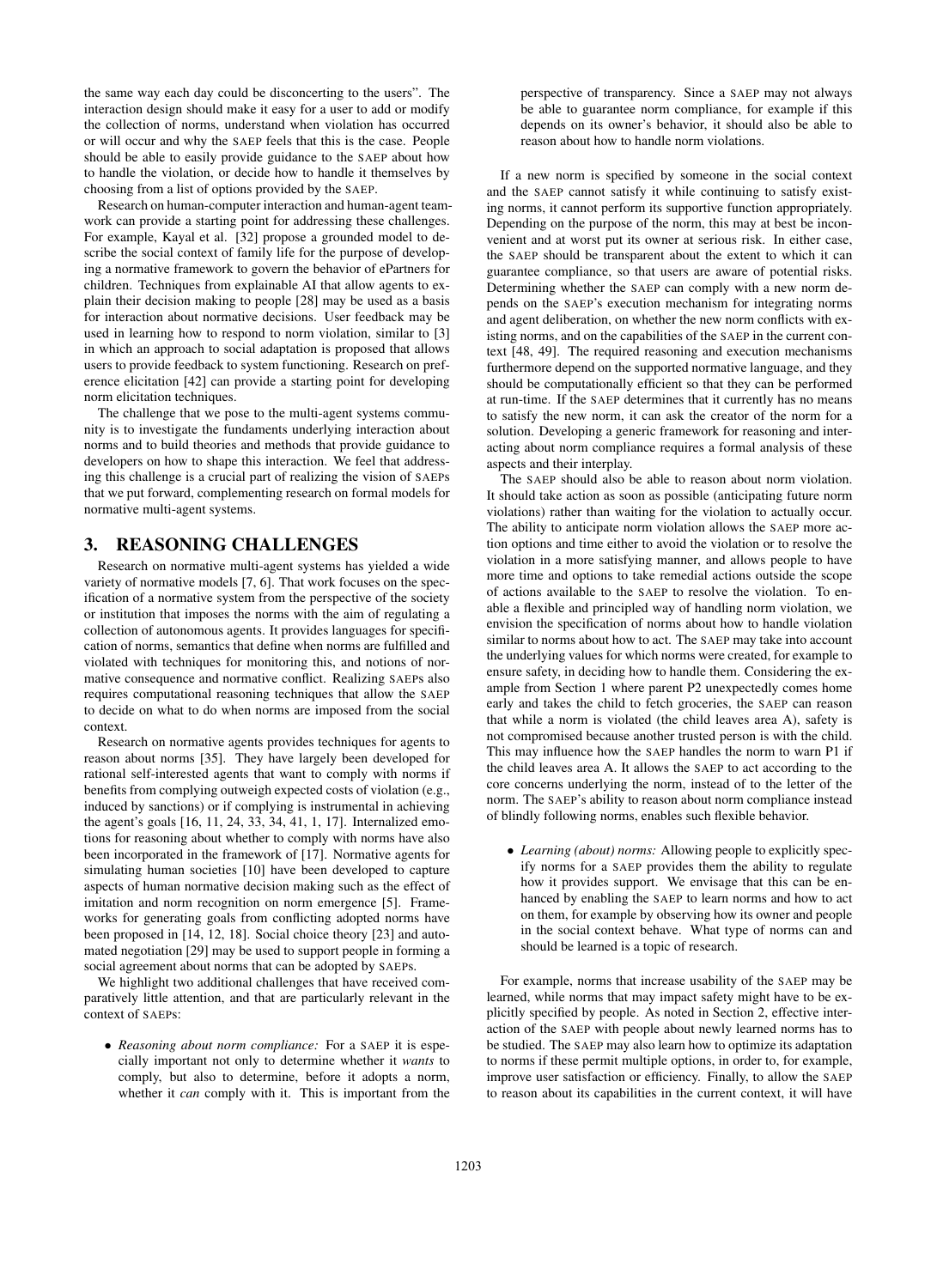to learn a capability model by acting in context. For example, intermittent network connection may compromise SAEP|'s ability to warn trustees in case of problems.

Formal methods such as used in [48] are an important means for developing reasoning techniques that allow the SAEP to determine whether it can comply with norms. To allow the SAEP to reason about norms and take appropriate action in the current context, it needs to constantly monitor the environment to understand whether the context has changed and then assess in this new context whether there will be or already have been norm violations. Existing research on context-aware systems provides sensing and analysis techniques for recognizing physical and social context [44]. Monitoring may be imperfect which may require norm modification to ensure it can be monitored effectively [2]. Techniques for recognizing norms in agent societies [43] and plan recognition [45] research may be used as a basis for learning norms. Contrary-toduty norms [27] and conflict resolution techniques [50] are relevant for reasoning about norm violation. We need to understand what type of learning technology would be most appropriate for SAEPs. Statistical learning technologies such as reinforcement learning that are based a large corpus of examples generated through experimentation may not be appropriate for SAEPs. However, there is a corpus of work on learning from a few examples (e.g., [51, 37]) that may be used. A key question in applying these ideas would be how much domain knowledge (possibly provided by norms) would be required to use these small example learning approaches.

These examples of existing research on normative multi-agent systems and agent reasoning and learning illustrate that there is a solid foundation for developing normative reasoning techniques for SAEPs. At the same time, the specific properties of SAEPs as electronic partners that support people in their daily lives pose specific challenges for the type and level of social adaptivity that is required. To ensure that the level of trust that people place in a SAEP is in line with its capabilities, and to allow people to remain in control of how the SAEP performs its supportive function, we feel that reasoning techniques should allow the SAEP to be *transparent* about its adaptive capabilities and decision making. Moreover, the *open and real-world context* in which SAEPs have to function requires development of generic reasoning techniques that can be used in a computational framework and that are robust in handling unexpected situations. We challenge the multi-agent systems community to develop normative reasoning techniques to facilitate this.

## 4. ETHICAL CHALLENGES

Supportive technology can be viewed as a type of pervasive and context-aware system. The increasing pervasiveness of mobile devices and sensor technology has sparked a growth in research on such systems and companies developing context-aware applications. These applications are becoming very popular, exemplified by geofencing applications such as the 'Find My Friends' smartphone app and the Life $360<sup>3</sup>$  family locator app with 5-10 million installs.

However, research in value-sensitive design and ethics of technology has shown that the use of such pervasive applications carries the *risk of violating values* such as freedom, responsibility, and privacy [13, 19, 21, 25, 36, 40]. We conjecture that the interaction and computational reasoning techniques that we envision SAEPs to be endowed with, will provide a step towards addressing this problem by enabling the creation of pervasive applications that can adapt their behavior to people's norms (viewed as concretized values) at run time. We posit that the following ethical challenges have to be addressed:

• *Enabling ethical use:* The flexibility of SAEPs in adapting to norms should ensure norm adherence for norms that are relevant for a specific context, and at the same time SAEPs should be able to decide to violate norms if this contributes to a higher value. For example, in case of an accident the SAEP can decide to release medical data of its user to a potential helper, even if that helper has no medical certificate.

There is some evidence in recent ethics literature that such flexible systems may be able to alleviate ethical concerns. In particular, Nissenbaum proposes the framework of contextual integrity for analyzing the extent to which technology violates privacy [40], and states that "information ought to be distributed and protected according to norms governing distinct social contexts" and "the ideal is flexibility in how [systems] are adapted to particular [social] contexts so the flow of information may be tailored according to [...] norms". Arkin discusses challenges for ethical autonomy in the context of warfare [8, 9], which are in line with the challenges described in this article, in particular concerning the need of run-time overriding ethical control (i.e., norms).

• *Preventing unethical use:* Preventing unethical use means that SAEPs can assure that no-one can abuse the system. This can imply that the system prevents the user and people in the social circles of the user from deploying the system in a certain way if this would violate a higher-level moral norm. Unethical use of the geofencing system would be e.g., for school to find out if a child was skipping classes.

Preventing unethical use requires mechanisms to ensure that the system provides responses within rigorously defined ethical boundaries [8, 9]. As we discuss in this article, the challenge here is that ethical boundaries are highly contextual and thus difficult to define at design time. Allowing dynamic modification of norms by people may also yield more opportunities for abuse.

These ethical challenges will probably never be solved completely as the parallel to famous philosophical problems would testify: if we cannot solve a philosophical problem while relaxing on our couch, then how would we expect the system to solve it under pressure while in function? However, we can make progress by changing the attitudes of the people involved and bringing the discussion to a level where people might respect each other's point of view better.

## 5. CONCLUSION

In this paper we have put forward a vision of SAEPs as socially adaptive partners of people. We have argued that an important component of this vision is that a SAEP needs to have an explicit representation of norms from people in its social context. The SAEP should be able to reason about these norms and their implications for how the SAEP should act in changing social contexts and to anticipate norm violations given current behavioral trajectories. Further, these norms should be able to be dynamically modified by users with appropriate authority and to represent meta-knowledge about how to respond to potential norm violations, taking into account ethical considerations. We have argued that a key design criterion for SAEPs is that it is easy for an authorized user to modify norms to respond to new, unexpected social contexts, and that the SAEP's interaction and reasoning techniques should allow it to be transparent to people about its capabilities and decisions. Finally, we have addressed the important ethical challenges in realizing this vision and argue that the explicit and dynamic reasoning about norms that we have suggested will help in addressing some of the important ethical considerations in building a SAEP.

<sup>3</sup> https://www.life360.com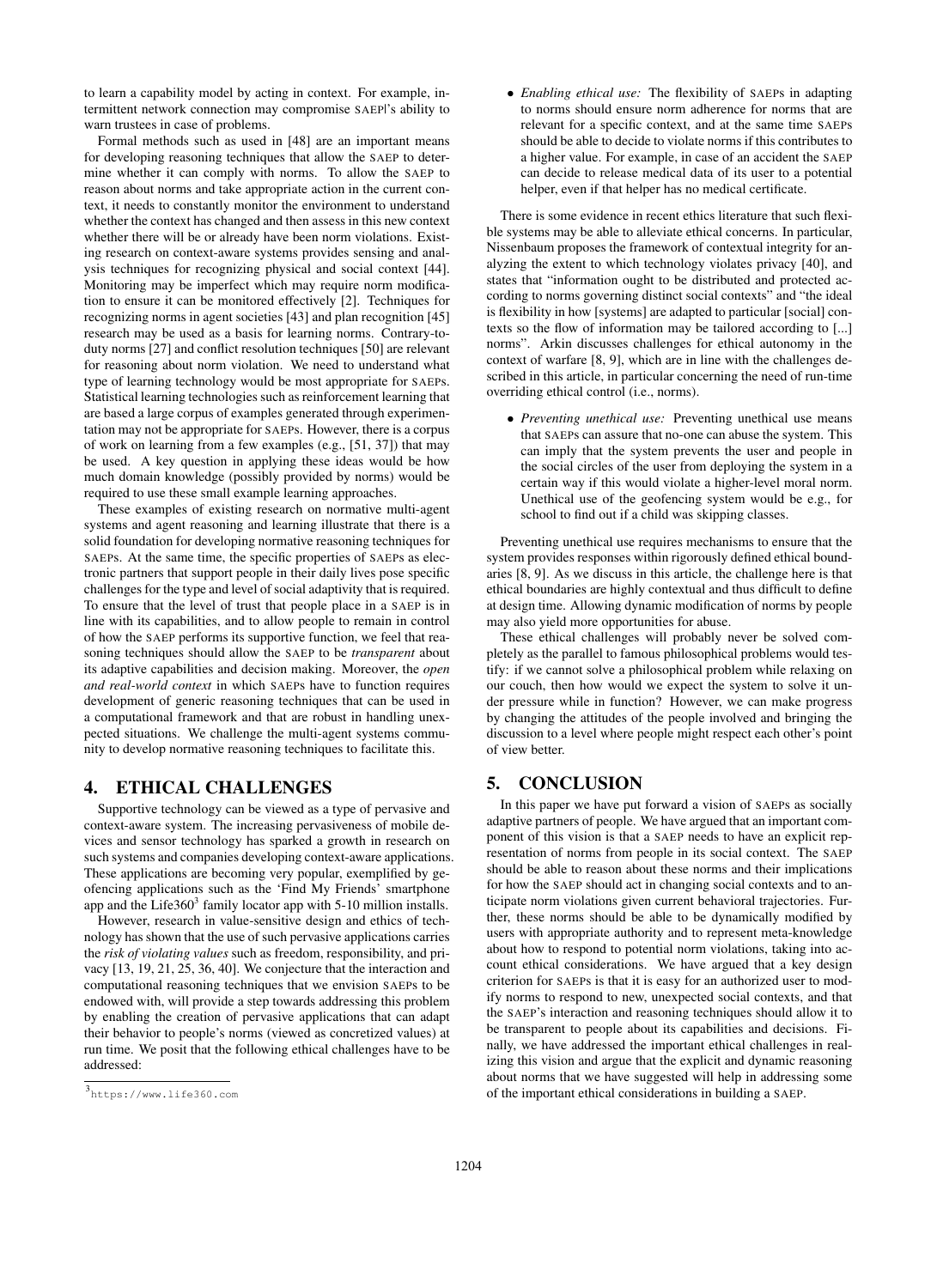## **REFERENCES**

- [1] N. Alechina, M. Dastani, and B. Logan. Programming norm-aware agents. In *Proceedings of the 11th International Conference on Autonomous Agents and Multiagent Systems (AAMAS'12)*, pages 1057–1064. IFAAMAS, 2012.
- [2] N. Alechina, M. Dastani, and B. Logan. Norm approximation for imperfect monitors. In *Proceedings of the fourteenth international conference on Autonomous agents and multi-agent systems (AAMAS'14)*, pages 117–124. IFAAMAS, 2014.
- [3] R. Ali, C. Solis, I. Omoronyia, M. Salehie, and B. Nuseibeh. Social adaptation: When software gives users a voice. In *7th International Conference Evaluation of Novel Approaches to Software Engineering (ENASE'07)*, 2012.
- [4] O. Amir, B. J. Grosz, E. Law, and R. Stern. Collaborative health care plan support. In *Proceedings of the 2013 international conference on Autonomous agents and multi-agent systems (AAMAS'13)*, pages 793–796. IFAAMAS, 2013.
- [5] G. Andrighetto, M. Campenni, F. Cecconi, and R. Conte. The complex loop of norm emergence: A simulation model. In *Simulating Interacting Agents and Social Phenomena: The second world congress*, volume 7 of *Agent-Based Social Systems*, pages 19–35. Springer, 2010.
- [6] G. Andrighetto and C. Castelfranchi. Part III: Norms. In S. Ossowski, editor, *Agreement Technologies*, volume 8 of *Law, Governance and Technology Series*, pages 169–249. Springer, 2013.
- [7] G. Andrighetto, G. Governatori, P. Noriega, and L. W. N. van der Torre, editors. *Normative Multi-Agent Systems*, volume 4 of *Dagstuhl Follow-Ups*. Schloss Dagstuhl–Leibniz-Zentrum fuer Informatik, 2013.
- [8] R. C. Arkin. The case for ethical autonomy in unmanned systems. *Journal of Military Ethics*, 9(4):332–341, 2010.
- [9] R. C. Arkin and P. D. Ulam. An ethical adaptor: Behavioral modification derived from moral emotions. Technical Report GIT-GVU-09-04, Georgia Institute of Technology. College of Computing, 2009.
- [10] T. Balke, S. Cranefield, G. Di Tosto, S. Mahmoud, M. Paolucci, B. T. R. Savarimuthu, and H. Verhagen. Simulation and NorMAS. In G. Andrighetto, G. Governatori, P. Noriega, and L. W. N. van der Torre, editors, *Normative Multi-Agent Systems*, volume 4 of *Dagstuhl Follow-Ups*, pages 171–189. Schloss Dagstuhl–Leibniz-Zentrum fuer Informatik, 2013.
- [11] G. Boella and R. Damiano. An architecture for normative reactive agents. In *Proceedings of the 5th Pacific Rim International Workshop on Intelligent Agents and Multi-Agent Systems (PRIMA'02)*, volume 2413 of *LNCS*, pages 1–17, 2002.
- [12] J. Broersen, M. Dastani, J. Hulstijn, and L. van der Torre. Goal generation in the BOID architecture. *Cognitive Science Quarterly*, 2(3-4):428–447, 2002.
- [13] K. Caine, C. Zimmerman, Z. Schall-Zimmerman, W. Hazlewood, L. Camp, K. Connelly, L. Huber, and K. Shankar. Digiswitch: A device to allow older adults to monitor and direct the collection and transmission of health information collected at home. *Journal of Medical Systems*, 35(5):1181–1195, 2011.
- [14] C. Castelfranchi, F. Dignum, C. Jonker, and J. Treur. Deliberative normative agents: Principles and architecture.

In *6th International Workshop on Intelligent Agents VI, Agent Theories, Architectures, and Languages (ATAL'99)*, volume 1757 of *LNCS*, pages 364–378. Springer, 2000.

- [15] A. K. Chopra and M. P. Singh. Interaction-oriented software engineering: Concepts and principles. *arXiv:1211.4123*, 2012.
- [16] R. Conte, C. Castelfranchi, and F. Dignum. Autonomous norm acceptance. In *Proceedings of the 5th International Workshop on Agent Theories, Architectures, and Languages (ATAL'98)*, volume 1555 of *LNCS*, pages 99–112. Springer, 1999.
- [17] N. Criado, E. Argente, P. Noriega, and V. Botti. Human-inspired model for norm compliance decision making. *Information Sciences*, 245:218–239, 2013.
- [18] N. Criado, E. Argente, P. Noriega, and V. J. Botti. Towards a normative bdi architecture for norm compliance. In *Proceedings of 11th International Workshop on Coordination, Organization, Institutions and Norms in Multi-Agent Systems (COIN at MALLOW2010)*, 2010.
- [19] A. Czeskis, I. Dermendjieva, H. Yapit, A. Borning, B. Friedman, B. Gill, and T. Kohno. Parenting from the pocket: value tensions and technical directions for secure and private parent-teen mobile safety. In *Proceedings of the Sixth Symposium on Usable Privacy and Security (SOUPS'10)*, pages 15:1–15:15. ACM, 2010.
- [20] T. de Greef, H. Arciszeski, and M. Neerincx. Adaptive automation based on an object-oriented task model: Implementation and evaluation in a realistic c2 environment. *Journal of Cognitive Engineering and Decision Making*, 31:152–182, 2010.
- [21] C. Detweiler, A. Huldtgren, and N. Guldemond. Take a stance! designing for healthy consumtion. In *Proceedings of the CHI 2013 Workshop on Personal Informatics in the Wild: Hacking Habits for Health & Happiness*, 2013.
- [22] F. Dignum, V. Dignum, J. Thangarajah, L. Padgham, and M. Winikoff. Open agent systems??? In *Proceedings of the 8th International Workshop on Agent-Oriented Software Engineering (AOSE'07)*, volume 4951 of *LNCS*, pages 73–87. Springer, 2008.
- [23] U. Endriss. Social choice theory as a foundation for multiagent systems. In *Proceedings of the 12th German Conference on Multiagent System Technologies (MATES-2014)*, volume 8732 of *LNAI*, pages 1–6. Springer-Verlag, September 2014. Extended abstract corresponding to an invited talk.
- [24] M. S. Fagundes, H. Billhardt, and S. Ossowski. Normative reasoning with an adaptive self-interested agent model based on Markov Decision Processes. In *Proceedings of the 12th Ibero-American Conference on AI (IBERAMIA'10)*, volume 6433 of *LNCS*, pages 274–283. Springer, 2010.
- [25] J. Fahlquist. Responsibility and privacy ethical aspects of using GPS to track children. *Children & Society*, 2013.
- [26] B. Fogg. *Persuasive Technology, Using computers to change what we think and do*. Morgan Kaufmann, San Fransico, 2003.
- [27] J. Hansen, G. Pigozzi, and L. van der Torre. Ten philosophical problems in deontic logic. In G. Boella, L. van der Torre, and H. Verhagen, editors, *Normative Multi-agent Systems*, number 07122 in Dagstuhl Seminar Proceedings. Internationales Begegnungs- und Forschungszentrum für Informatik (IBFI), Schloss Dagstuhl, Germany, 2007.